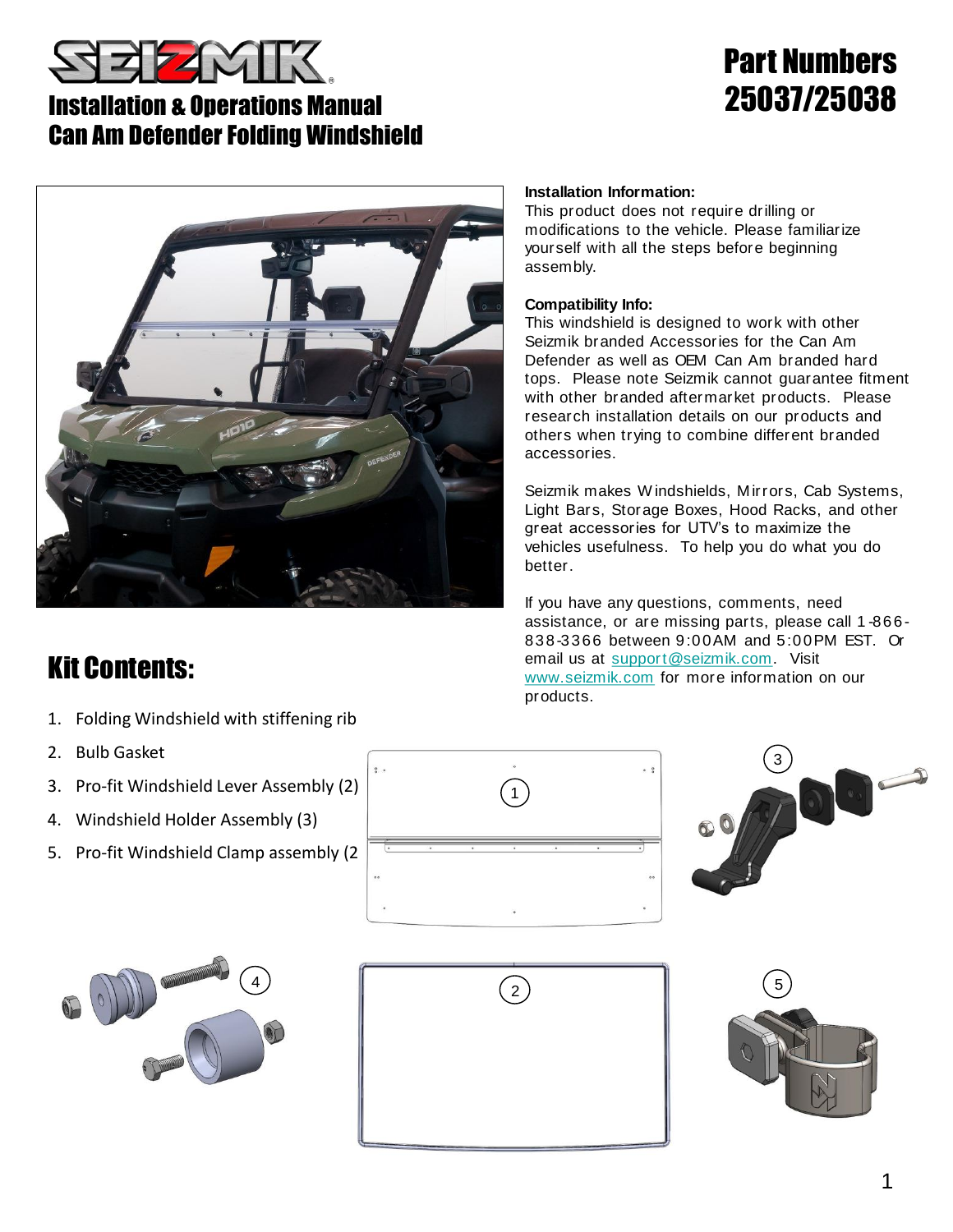



**1.** Peel the plastic film back from all edges and holes of the windshield before beginning. Remove after windshield is fully installed.



**3.** Attach the weather strip by pressing the channel in the gasket onto the windshield with the bulb facing the **BACK** of the windshield. The gasket will seal between the windshield and the vehicle. Start the gasket at the middle of the bottom windshield.



Front

**2. NOTE: The orientation of gasket and parts are very important.**  See above. The hinge will ONLY allow the windshield to fold down flat in one direction. You may find it helpful to place a piece of tape marking the front side to avoid confusion in the following steps.



**4.** Assemble a windshield lever in the upper corner of the windshield using the two holes closest to the edge as shown. The levers will be on the **INSIDE** of the windshield. Tighten the nut so that the levers require a slight amount of force to turn them. Repeat for the other side.



**5.** Assemble the female portion of the windshield holder in the upper corner hole next to the lever as shown on the **FRONT** of the windshield. Repeat for the one in the center and other side.



**6.** Assemble the male portion of the windshield holder in the lower corner hole as shown on the **FRONT** of the windshield. Repeat for the one in the center and other side.